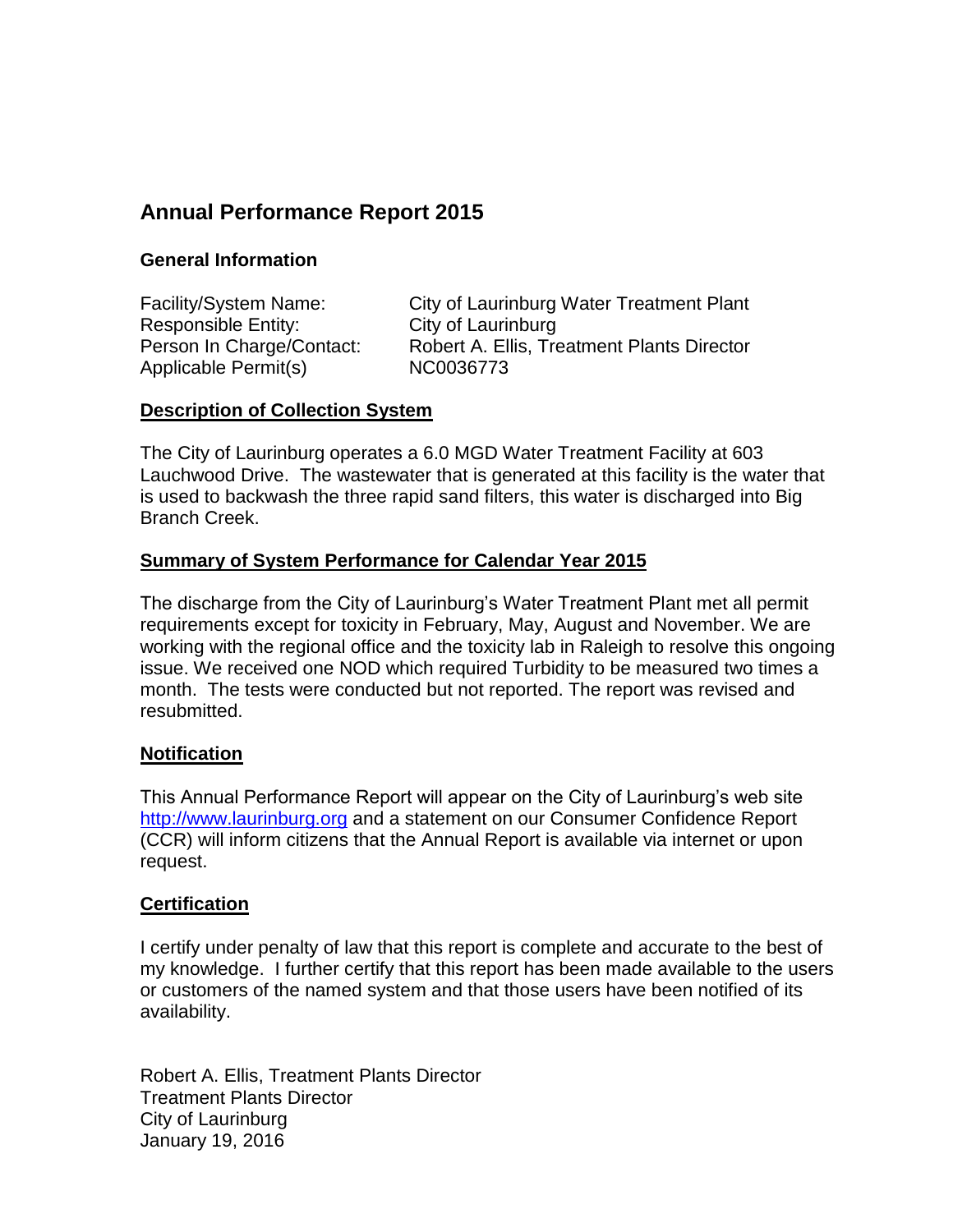## **Annual Performance Report 2015**

#### **General Information**

| Facility/System Name:     | Pilkington North American Wastewater Plant |
|---------------------------|--------------------------------------------|
| Responsible Entity:       | City of Laurinburg                         |
| Person In Charge/Contact: | Robert A. Ellis, Treatment Plants Director |
|                           | Ricky Odom, ORC                            |
| Applicable Permit(s)      | NC0021661                                  |

#### **Description of Collection System**

The Pilkington North American Wastewater Treatment Plant is a 30,000 gallons per day wastewater facility with the following components: extended aeration, anaerobic sludge digesters, clarifier and post chlorination. This facility treats only the domestic waste from Pilkington North American Plant.

#### **Summary of System Performance for Calendar Year 2015**

The discharge from the Pilkington North American Wastewater Treatment Plant met all permit requirements and had no violations.

#### **Notification**

This Annual Performance Report will appear on the City of Laurinburg's web site [http://www.laurinburg.org](http://www.laurinburg.org/) and a statement on our Consumer Confidence Report (CCR) will inform citizens that the Annual Report is available via internet or upon request.

#### **Certification**

I certify under penalty of law that this report is complete and accurate to the best of my knowledge. I further certify that this report has been made available to the users or customers of the named system and that those users have been notified of its availability.

Robert A. Ellis, Treatment Plants Director Treatment Plants Director City of Laurinburg January 19, 2016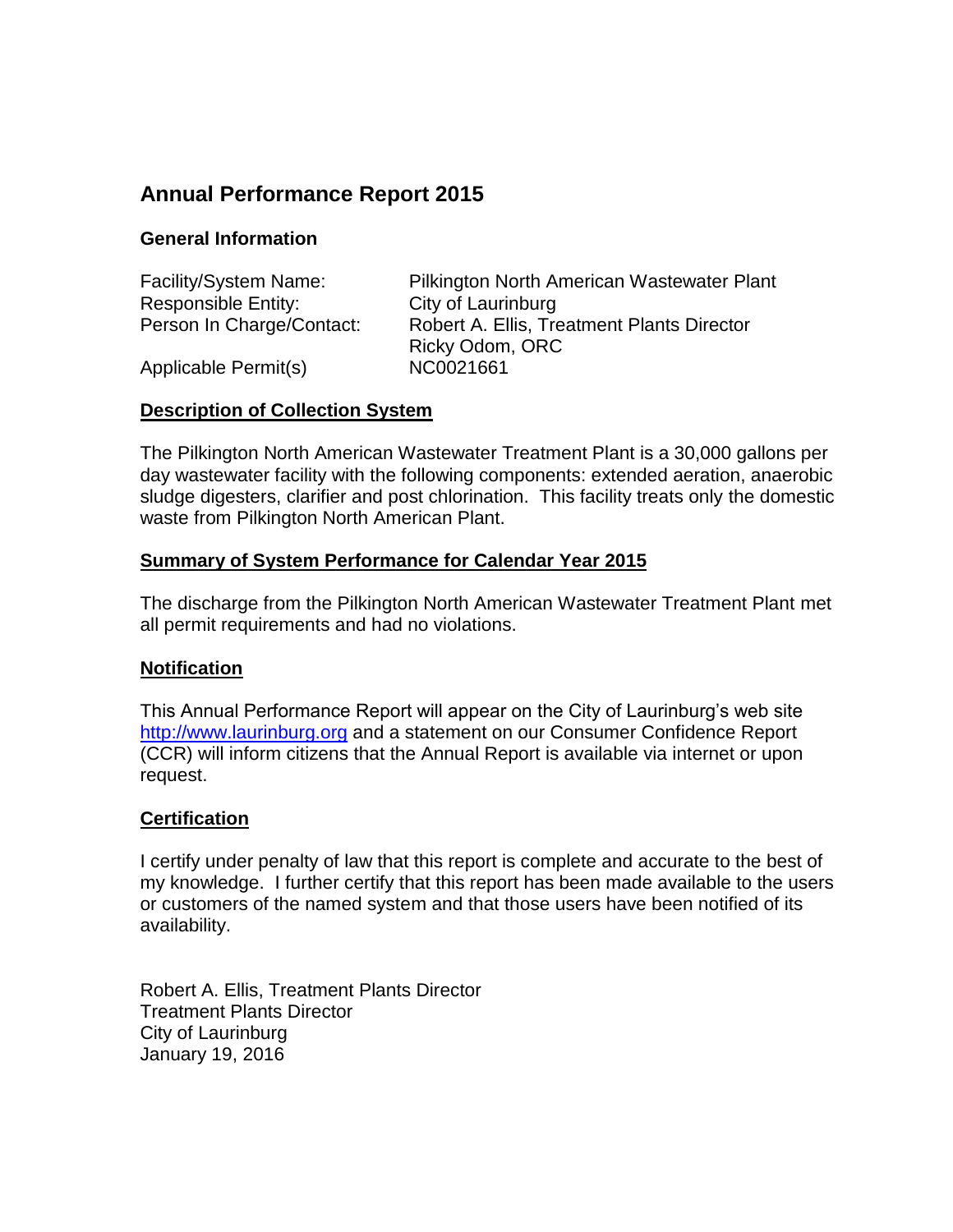### **Annual Performance Report 2015 General Information**

Responsible Entity: City of Laurinburg

Facility/System Name: City of Laurinburg Leith Creek Wastewater Plant Person In Charge/Contact: Robert A. Ellis, Treatment Plants Director Applicable Permit(s) NC0020656 / WQ002526 / WQCS00062

#### **Description of Collection System**

The City of Laurinburg's collection system consists of 34 pump stations located throughout the system. There are 123.7 miles of gravity sewers and 24 miles of force mains. Our Leith Creek Plant consist of two types of treatment, one extended aeration plant, consisting of 2 aeration basins, 2 clarifiers, 2 chlorine contact chambers and one return sludge pump station with 3 pumps, total capacity 2.0 million gallons per day (MGD).

The second plant is an oxidation ditch style with 1 clarifier, 1 chlorination point and 1 return sludge pump station with 3 dual speed pumps, total capacity 2.0 MGD, for a total treatment capacity of 4.0 MGD. The facility has 2 aerobic digesters, (1) 150,000-gallon tank and (1) 650,000-gallon tank with course air diffusers.

The City of Laurinburg is now participating in an effort to make available educational information regarding sources of household mercury and appropriate use/disposal practices. This program will facilitate public awareness regarding community collection points for mercury-containing products from residents/customers for proper disposal. Periodic reminders of such collection programs will be provided as part of the City of Laurinburg's Leith Creek WWTP.

#### **Summary of System Performance for Calendar Year 2015**

The discharge from the City of Laurinburg's Leith Creek Wastewater Treatment Plant was in compliance for the entire year of 2015.

#### **Summary of Sanitary Sewer Spills/Overflows:**

| <b>Months</b> | <b>Location</b>                     | <b>Volume</b> |
|---------------|-------------------------------------|---------------|
| 01/12/2015    | Manhole at Perk & Cleveland Streets | 700 Gallons   |
| 03/06/2015    | Bridge Creek@ Berwick Drive         | 3000 Gallons  |
| 12/15/2015    | 1100 Aberdeen Rd@ Food Lion         | 500 Gallons   |
| 12/24/2015    | 525 Hall St (Influent Pump Station) | 400 Gallons   |
| 12/28/2015    | 2212 Elm Ave                        | 600 Gallons   |
| 12/31/2015    | Manhole on Port Street              | 400 Gallons   |